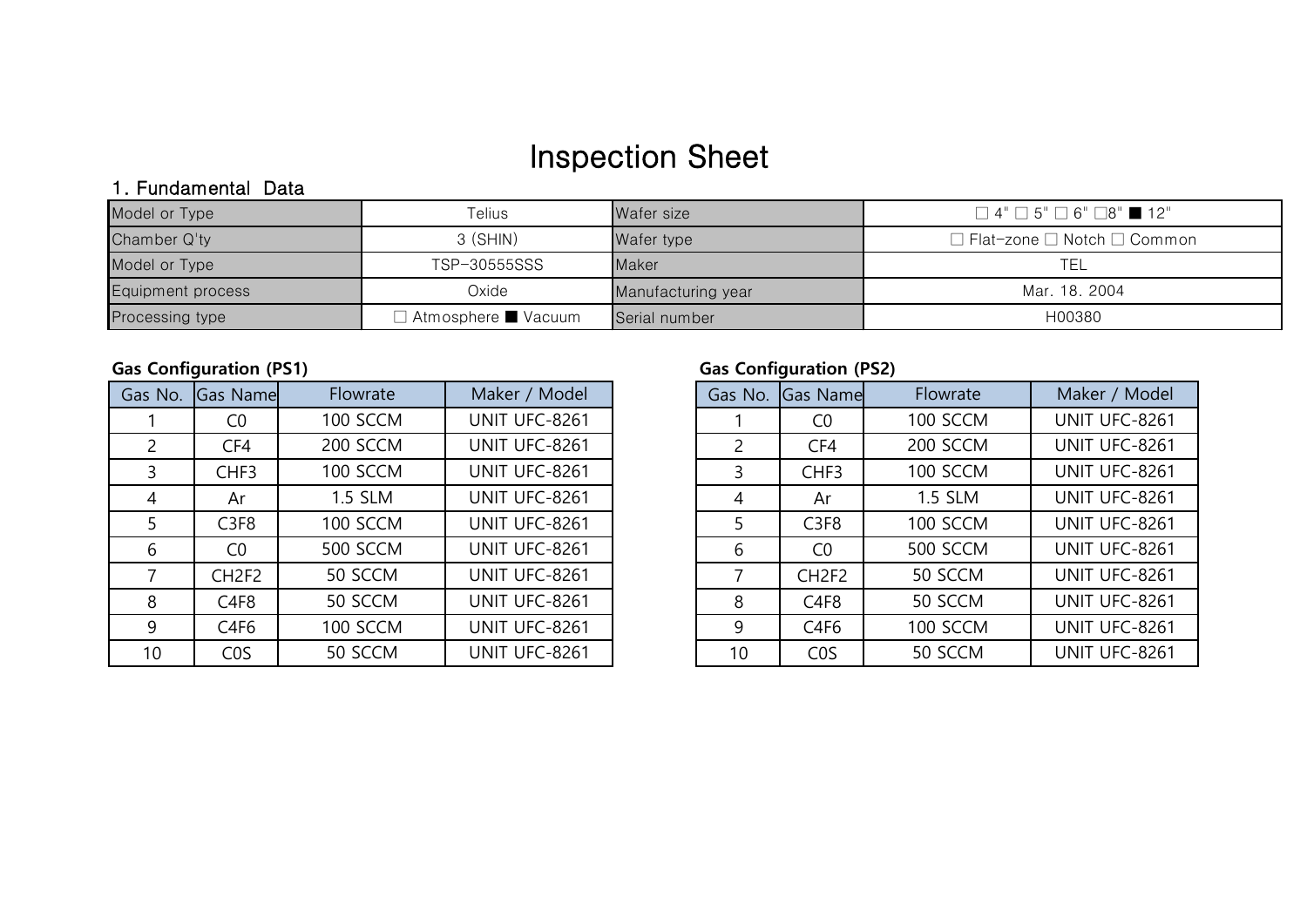### **Gas Configuration (PS3) Turbo Configuration**

| Gas No. | Gas Name          | Flowrate        | Maker / Model |
|---------|-------------------|-----------------|---------------|
| 1       | CO                | <b>100 SCCM</b> | UNIT UFC-8261 |
| 2       | CF4               | 200 SCCM        | UNIT UFC-8261 |
| 3       | CHF <sub>3</sub>  | 100 SCCM        | UNIT UFC-8261 |
| 4       | Ar                | <b>1.5 SLM</b>  | UNIT UFC-8261 |
| 5       | C <sub>3F</sub> 8 | 100 SCCM        | UNIT UFC-8261 |
| 6       | CO                | <b>500 SCCM</b> | UNIT UFC-8261 |
| 7       | CH <sub>2F2</sub> | 50 SCCM         | UNIT UFC-8261 |
| 8       | C <sub>4F</sub> 8 | 50 SCCM         | UNIT UFC-8261 |
| 9       | C4F6              | 100 SCCM        | UNIT UFC-8261 |
| 10      | C <sub>0</sub> S  | 50 SCCM         | UNIT UFC-8261 |
|         |                   |                 |               |
|         |                   |                 |               |
|         |                   |                 |               |
|         |                   |                 |               |
|         |                   |                 |               |

### RF Generator Configuration **RF Matcher Configuration**

|                         | DAIHEN AGA-50B2 (60MHz/5kW) |
|-------------------------|-----------------------------|
| Top Generator           | DAIHEN AGA-50B2 (60MHz/5kW) |
|                         | DAIHEN AGA-50B2 (60MHz/5kW) |
|                         | DAIHEN WGA-50E (2MHz/5kW)   |
| <b>Bottom Generator</b> | DAIHEN WGA-50E (2MHz/5kW)   |
|                         | DAIHEN WGA-50E (2MHz/5kW)   |

| Flowrate | Maker / Model |                  | SHIMADZU TMP-4203LMC-T1 |
|----------|---------------|------------------|-------------------------|
| 100 SCCM | UNIT UFC-8261 | Turbo Pump       | SHIMADZU TMP-4203LMC-T1 |
| 200 SCCM | UNIT UFC-8261 |                  | SHIMADZU TMP-4203LMC-T1 |
| 100 SCCM | UNIT UFC-8261 |                  | SHIMADZU EI-4203MZ-1    |
| 1.5 SLM  | UNIT UFC-8261 | Turbo Controller | SHIMADZU EI-4203MZ-1    |
| 100 SCCM | UNIT UFC-8261 |                  | SHIMADZU EI-4203MZ-1    |
|          |               |                  |                         |

# **EPD Configuration**

| <b>EPD Controller</b> | ペトンハハバ               |
|-----------------------|----------------------|
| <b>EPD Sensor</b>     | 3D80-000906-12 Rev F |

## **DC Power Supply Configuration**

|                 | KYOSAN HPK10ZI-TE2 |
|-----------------|--------------------|
| DC Power Supply | KYOSAN HPK10ZI-TE2 |
|                 | KYOSAN HPK10ZI-TE2 |

|                       | DAIHEN NX-AMN-50E3 |
|-----------------------|--------------------|
| Top Matcher           | DAIHEN NX-AMN-50E3 |
|                       | DAIHEN NX-AMN-50E3 |
|                       | DAIHEN WMN-50C6A   |
| <b>Bottom Matcher</b> | DAIHEN WMN-50C6A   |
|                       | DAIHEN WMN-50C6A   |